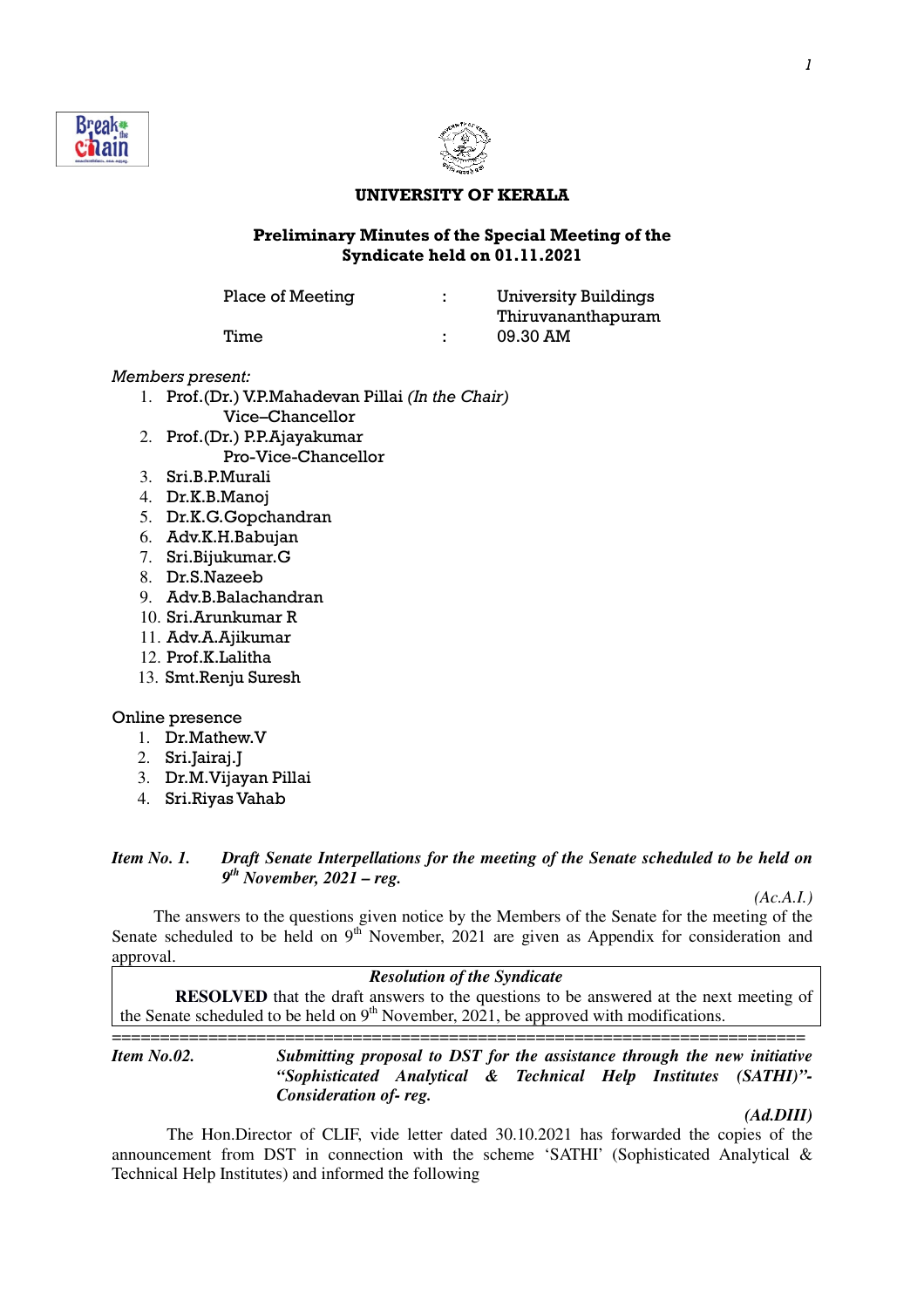- i) The Department of Science and Technology (DST) has initiated a programme named SATHI for setting up shared, professionally managed science & Technology infrastructure facility, with the main intention of creating facility which can be readily accessible to academia, start - ups, manufacturing units, industries and R&D Labs. SATHI Centre will be equipped with major analytical instrument and advanced manufacturing facility, which is not usually available in the beneficiary organization. The main emphasis of the programme is to provide professionally managed service with efficiency, accessibility and transparency of higher order under one roof to service the demand of industry, start-ups and academia.
- ii) CLIF, the flagship Centre of the University of Kerala, along with the Science Departments of the Campus, fits very well into the Aims and Objectives of the DST- SATHI Programme and there is great scope for the University to get this coveted assistance. The only gap areas are in those of Industrial R&D, MSME, Incubators and Start-ups, which can be worked as per requirement of SATHI.
- iii) As per the Governing Body Meeting of CLIF held on 09.08.2021, Dr. G. M. Nair, Hon. Director, CLIF had been asked to coordinate the preparation of the proposal seeking assistance from the Faculty of the Science Departments. Based on that they have done the initial groundwork to frame the proposal. DST on  $29<sup>th</sup>$  October 2021 notified and called for proposals to be submitted on or before  $10<sup>th</sup>$  December 2021. DST wants this to be a participatory programme wherein the host institution shall have to bear 25% of the total project cost (on a DST 75% : Host 25%). An undertaking to this effect is to be given by the Vice-Chancellor of the host institution in this regard while submitting the proposal and proposing this clause to the Hon'ble Vice-Chancellor for an appropriate decision. Government of Kerala can be approached to get an assurance to this effect.
- iv) University of Kerala has approved a Committee for the preparation of the proposal with the following members:

Prof.(Dr).G.M.Nair, Convenor Prof.(Dr).K.G.Gopchandran, Department of Optoelectronics Prof.(dr).Shaji, Department of Geology Dr.Sony George, Department of Chemistry Dr.G.Subodh, Department of Physics Dr.P.A.Jeneesh, Department of Biochemistry Dr.Suresh Das. Emeritus Professor, IISER,Trivandrum (Advisor)

 The Hon.Director of CLIF has requested the Vice-Chancellor to place the proposal in the ensuing Syndicate Meeting so as to get an approval of pledging 25% of the approved budget (having an upper limit of assistance of Rs.125.0 Crores including both Recurring + Non-Recurring) while submitting the proposal. As per the Notification of DST, the share of 25% (of total sanctioned amount) will be contributed by the Host Institution from its own income sources and not from diverting the funds available with the Host Institution under the Grant in-Aids received from other Departments of Governments of India or from the CFI, Government of India.

In this regard, the following may be noted

- i) The Governing Body CLIF at its meeting held on 09.08.2021 decided to entrust Dr.G.M.Nair, Hon. Director, CLIF to prepare and apply for Central Government Projects such as **"**Sophisticated Analytical and Technical Help Institutes (SATHI)**"** of DST in coordination with the Faculty of the Teaching Departments of the University.
- ii) The Syndicate at its meeting held on 23.09.2021, vide item no.32.24 considered the Minutes of the Governing Body of CLIF at its meeting held on 09.08.2021 and resolved to approve the recommendation of the Governing Body.

 As per the orders of the Vice-Chancellor, the request of Hon.Director, CLIF to get an approval of pledging 25% of the approved budget (having an upper limit of assistance of Rs.125.0 Crores including both Recurring + Non-Recurring) while submitting the proposal for the assistance through the new initiative "Sophisticated Analytical & Technical Help Institutes (SATHI), is placed before the Syndicate for consideration and appropriate decision.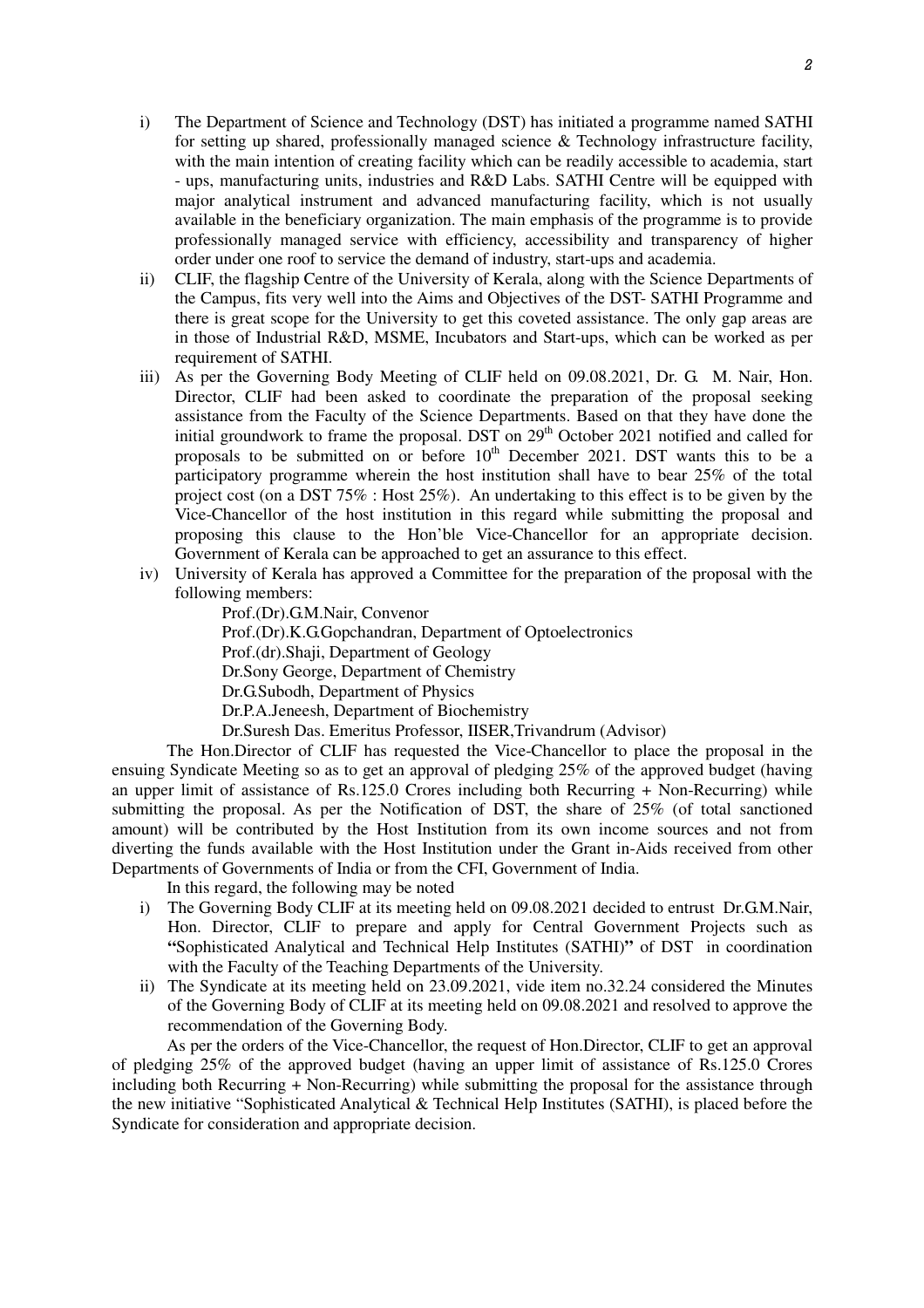#### *Resolution of the Syndicate*

**RESOLVED** to grant permission to submit the proposal to DST for the assistance through the new initiative scheme "Sophisticated Analytical & Technical Help Institutes (SATHI)" by pledging  $25\%$ contributed by the University from its own income sources of the approved budget (having an upper limit of assistance of Rs.125.0 Crores including both Recurring + Non-Recurring).

### **======================================================================**  *Item No.03 Start-up Grant for new Teachers- Item No. 51 of Budget Speech 2020-21- Proposal from Dr. Gabriel Simon Thattil, Director, IQAC- enhancement of grants by 15,00,000/- (Rupees Fifteen Lakh only)- Consideration of- reg:- (Pl. A)*

 The University of Kerala, with a view to encourage young teachers to involve in high quality research using cutting-edge technology and research that has social outcomes and useful applications, initiated a scheme "Start up Research Grant for New teachers". An amount of Rs. 40,00,000/- (Rupees Forty Lakh only) had been envisaged for the same in the Budget Speech 2020-21, vide Item No. 51 of Budget speech 2020-21.

 Out of this, an amount of Rs.29,88,000/- (Rupees Twenty Nine Lakh and Eighty Eight Thousand only) was released as provisional advances to 12 project investigators during FY 2020-21. As per the orders of the Vice Chancellor, the remaining amount of Rs.10,12,000/- (Rupees Ten lakh Twelve thousand only) was released as provisional advance to Dr. Gabriel Simon Thattil, Director, IQAC, towards conduct of new start-up projects vide U.O.No.30389/PLANNING A/2020/UOK dated 22.10.2021.

 For utilizing the amount, applications were invited for Startup grants for Research Projects. At the first stage, the Scrutiny committee (approved by the Vice-Chancellor) selected 11 proposals for Rs.10,12,000/- (Rupees Ten lakh Twelve thousand only). These proposals were approved by the Standing Committee of the Syndicate on Academics and Research held 26.10.2021 and the Syndicate held on 28.10.2021. Hence, **the amount of Rs. 40,00,000/- (Rupees Forty Lakhs only) earmarked for the scheme 'Startup Grant for New Teachers- Item 51 of Budget Speech 2020-21' has been completely utilized.** 

 Dr. Gabriel Simon Thattil, Director, IQAC, vide his letter dated 29.10.2021, has submitted a proposal of 15 more research projects screened by the scrutiny committee alongwith the minutes and requested to enhance the grant by Rs.15,00,000/- (Rupees Fifty Lakh only). The proposals selected by the Scrutiny Committee is listed below:

| SI. | <b>Name of Investigator</b>    | <b>Project Title</b>                        | Amount           |
|-----|--------------------------------|---------------------------------------------|------------------|
| No. |                                |                                             |                  |
| 1.  | Dr Sheeja S R                  | COVID 19 amidst Extreme Vulnerability:      | Rs. 1,00,000/-   |
|     | Professor                      | Unveiling the Challenges Experienced by     | (Rupees One Lakh |
|     | Department of Economics        | coastal Fisher women in Kerala              | only)            |
| 2.  | Dr Subodh G                    | Development of Boron Nitride Quantum Dots   | Rs. 1,00,000/-   |
|     | <b>Assistant Professor</b>     | for Latent Fingerprint Identification       | (Rupees One Lakh |
|     | Department of Physics          |                                             | only)            |
| 3.  | Dr Josukutty C A               | The New Geopolitics in the Indo Pacific:    | Rs. 1,00,000/-   |
|     | <b>Associate Professor and</b> | Impact on India's National Security         | (Rupees One Lakh |
|     | Director                       |                                             | only)            |
|     | <b>Survey Research Centre</b>  |                                             |                  |
|     | Department of Political        |                                             |                  |
|     | Science                        |                                             |                  |
| 4.  | Dr Rajesh S V &Dr.             | Documentation of Indus Age Ceramics from    | Rs. 1,00,000/-   |
|     | Abhayan G S                    | Western India                               | (Rupees One Lakh |
|     | <b>Assistant Professors</b>    |                                             | only)            |
|     | Department of Archeology       |                                             |                  |
| 5.  | Dr Biju T                      | Behavioral Economics in Local Communities - | Rs. 1,00,000/-   |
|     | Associate professor            | Prospects for Developmental Researches      | (Rupees One Lakh |
|     | Department of Commerce         |                                             | only)            |
| 6.  | Dr Sreejith Parameswara        | Production of Collagen from fish integument | Rs. 1,00,000/-   |
|     | Panicker                       | and evaluating the efficiency for wound     | (Rupees One Lakh |
|     | <b>Assistant Professor</b>     | healing applications                        | only)            |
|     | Department of Zoology          |                                             |                  |
|     |                                |                                             |                  |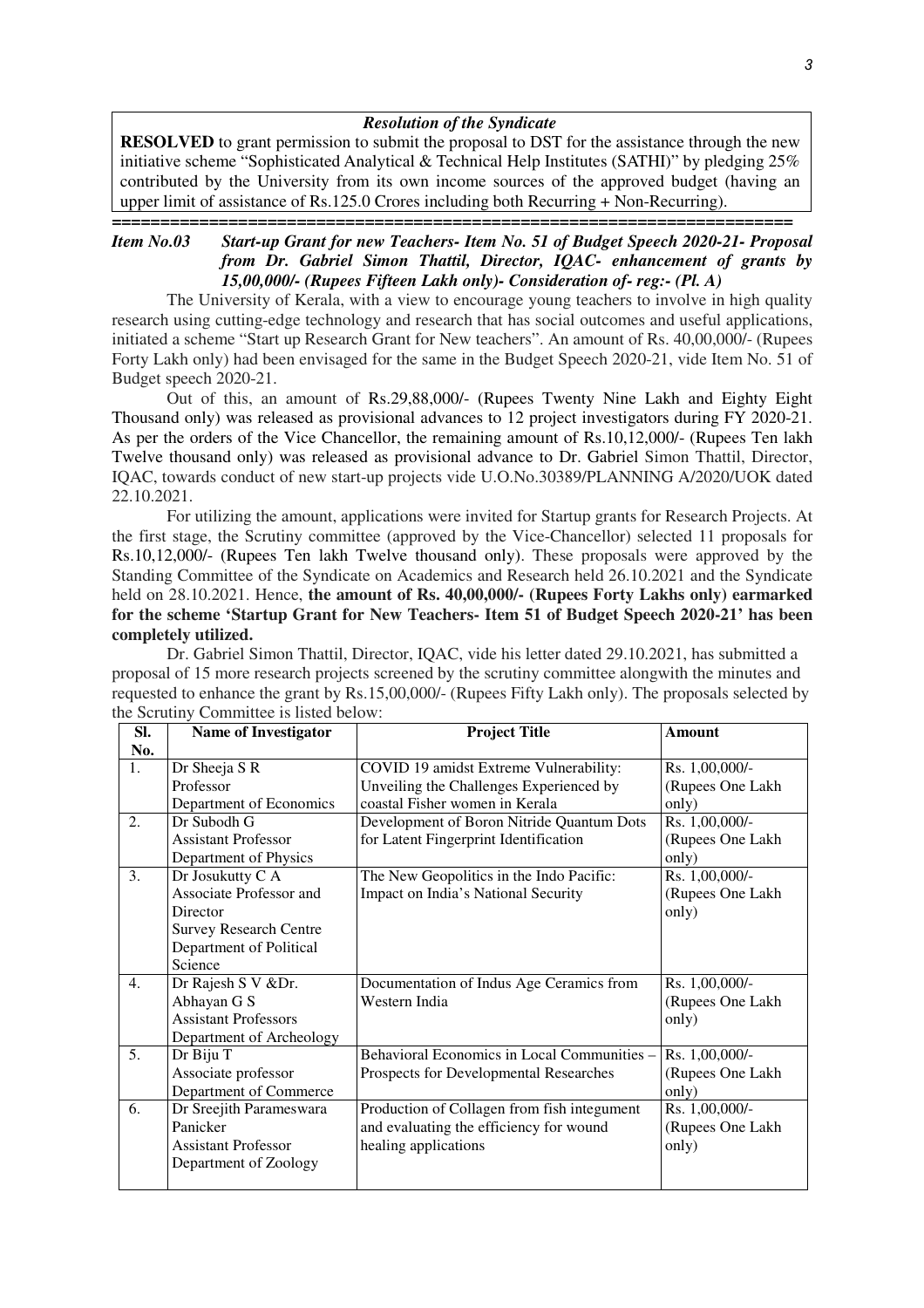| 7.  | Dr Shaji A                    | Religion, Ideology and Politics: Reimaging       | Rs. 1,00,000/-   |
|-----|-------------------------------|--------------------------------------------------|------------------|
|     | Professor                     | the Progressive Transformation of Kerala         | (Rupees One Lakh |
|     | School of Distance            |                                                  | only)            |
|     | Education                     |                                                  |                  |
| 8.  | Prof V Anitha                 | Economic Implications of Human Animal            | Rs. 1,00,000/-   |
|     | Professor and Head            | Conflict in Kerala                               | (Rupees One Lakh |
|     | Department of Economics       |                                                  | only)            |
| 9.  | Dr. Jayakumar M S             | Migration, development and disparities:          | Rs. 1,00,000/-   |
|     | <b>Assistant Professor</b>    | comparison of emigrant and non emigrant          | (Rupees One Lakh |
|     | Department of Sociology       | households                                       | only)            |
| 10. | Dr. Girish Kumar R            | University Innovation Systems in Kerala          | Rs. 1,00,000/-   |
|     | Professor                     | Assessing Academia-Industry Linkage              | (Rupees One Lakh |
|     | Department of Political       | &Student Startups                                | only)            |
|     | Science                       |                                                  |                  |
| 11. | Dr Sajna A                    | Becoming Visible : The History of Childhood      | Rs. 1,00,000/-   |
|     | <b>Assistant Professor</b>    | in Kerala - A Reading                            | (Rupees One Lakh |
|     | Department of History         |                                                  | only)            |
| 12. | Dr. Sheeba M Kurian           | ശാരീരിക<br>ഭിന്നശേഷിയ്യടെ<br><u> ആപനിർമ്മിതി</u> | Rs. 1,00,000/-   |
|     | <b>Assistant Professor</b>    | മലയാളത്തിലെ സാംസ്കാരിക പ്രതിനിധാനങ്ങളടെ          | (Rupees One Lakh |
|     | Department of Malayalam       | വിശകലനം                                          | only)            |
| 13. | Dr. Salom Gnana Thanga        | Development of rhizosphere based system          | Rs. 1,00,000/-   |
|     | Professor                     | bioaugmented with sulfate reducing bacteria      | (Rupees One Lakh |
|     | Department of                 | for treatment of sulphonated azo dyes            | only)            |
|     | <b>Environmental Sciences</b> |                                                  |                  |
| 14. | Dr. Saja K                    | Regulation of a disintegring and                 | Rs. 1,00,000/-   |
|     | <b>Assistant Professor</b>    | metalloprotienase with Thrombospondin            | (Rupees One Lakh |
|     | Department of                 | motifs-4 (ADAMTS-4): Role of dietary oil         | only)            |
|     | Biotechnology                 |                                                  |                  |
| 15. | Dr Sameer Babu                | A study of aggressive behavior, social           | Rs. 1,00,000/-   |
|     | <b>Assistant Professor</b>    | withdrawal and self-esteem in relation to video  | (Rupees One Lakh |
|     | Department of Education       | game addiction among early adolescents in the    | only)            |
|     |                               | new formal                                       |                  |
|     |                               | Rs. 15,00,000/- (Rupees FifteenLakh only)        |                  |

 As per the orders of the Vice-Chancellor, the proposal submitted by Dr. Gabriel Simon Thattil, Director, IQAC is placed before the Syndicate for consideration and remarks.

*Resolution of the Syndicate* 

**RESOLVED** that the proposal submitted by the, Director, IQAC for Startup grant (Seed Money) for teachers be approved.

**======================================================================**  *Item No.04. Learners Support Centres – Refund of registration fee (Rs. 25,000/-) to Locus Academy for Arts, Management and Science Studies, Thodupuzha - Judgment dated 5.10.2021 in WA no 1029 of 2021 filed by University of Kerala against the judgment in WP (C ) no 27404/2013 of the Hon'ble High Court of Kerala – Consideration of- reg.* 

### *(Ad.Misc)*

 The Hon'ble High Court of Kerala in its judgment dated 5.10.2021 in Writ Appeal no 1029 of 2021 filed by the University of Kerala against the judgment in WP(C ) no 27404/2013 filed by Locus Academy for Arts, Management and Science Studies, Thodupuzha has stated that the writ appeal filed by the University fails and accordingly, it is dismissed. The Hon'ble High Court has pointed out that taking into account the factual and legal circumstances, the Hon'ble Court has no hesitation to hold that the appellants (University of Kerala) have not made any case for interference with the judgment of the learned Single Judge, there being no jurisdictional error or other legal infirmities, justifying the Court to interfere in the judgment in an intra court appeal filed under Section 5 of the High Court Act, 1958.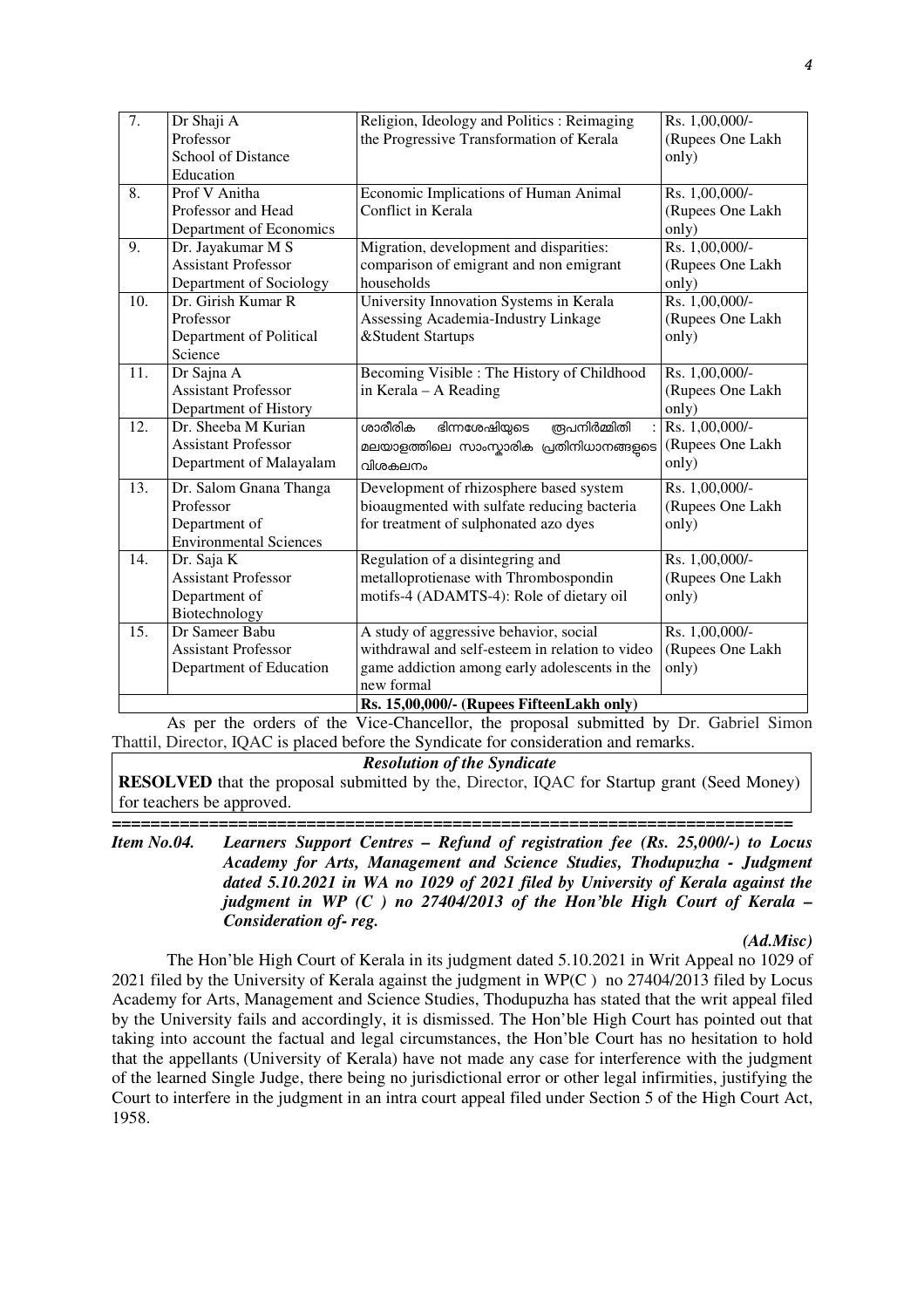It may be noted that the Hon'ble High Court in its judgment dated 17.03.2020 in WP( C) no 27404 of 2013 filed by Locus Academy for Arts, Management and Science Studies, Pala Road, Thodupuzha, has directed the University to refund the amount of Rs.25,000/- collected towards registration fee within a period of three months from the date of receipt of copy of the judgment. In reply to this office letter dated 10.08.2020 seeking the learned opinion on whether there is a scope for preferring Appeal/Review against the judgment, the Standing Counsel vide letter dated 27.08.2020 had pointed out that 2 possibilities arise from the judgment, one being the liability to pay Rs.25,000/ and the other, the chance of similar applicants claiming back their amounts. As the judgment does not direct the University to make the payment to all identically placed applicants, the University is not bound to make the payment to others by virtue of the judgment alone. But if the judgment is not taken in appeal and is not setaside, University will be bound by the judgment and all similar claims if raised will have to be ordered without any objection or demur. Further the Standing Counsel had pointed out that as the University had raised a contention in the Counter Affidavit that the registration fee is identical to the fee collected for affiliation of colleges, and as it is not refundable in the case of rejection of affiliation, the decision not to challenge the judgment from that angle might have adverse ramifications for the University. The Standing Counsel thus has concluded that though the chances for success are quite poor in the appeal, to prevent any claim for refund from applicants for affiliation of colleges/courses, rejected by the University, placing reliance on the judgment, it is better that the University prefer an appeal against the judgment. Accordingly, University had filed writ appeal no 1029 of 2021 against the said judgment of the Hon'ble High Court.

 It may also be noted that 21 other applications who did not satisfy the requirements fixed by the University were rejected.

 Now as the Hon'ble High Court has dismissed the writ appeal filed by the University against the judgment dated 17.03.2020 in WP(C) no 27404 of 2013 filed by the petitioner, Locus Academy for Arts, Management and Science Studies, the said judgment in which it had been directed to refund the amount of Rs.25,000/- towards registration fee to the petitioner has to be implemented urgently.

 As per the orders of the Vice Chancellor, the judgment dated 5.10.2021 in Writ Appeal no 1029 of 2021 filed by the University of Kerala against the judgment in WP(C ) no 27404/2013 filed by Locus Academy for Arts, Management and Science Studies, Thodupuzha is placed before the Syndicate for consideration and decision.

#### *Resolution of the Syndicate*

Based on the judgement dated 05.10.2021, the Syndicate **RESOLVED** to refund the amount of Rs.25,000/- (Rs.Twenty five thousand only) towards registration to Locus Academy for Arts, Management and Science Studies, Thodupuzha

**======================================================================**  *Item No.05 Department of Optoelectronics – Research Collaboration – Request for endorsing a Memorandum of Understanding (MoU) with Government Ayurveda College, Thiruvananthapuram and University of Kerala – reg*

| <b>Resolution of the Syndicate</b>          |  |  |  |  |  |
|---------------------------------------------|--|--|--|--|--|
| <b>RESOLVED</b> that the item be withdrawn. |  |  |  |  |  |
|                                             |  |  |  |  |  |

*Item No.06 Department of Opto-electronics, Kariavattom – Research Collaboration – Request for endorsing a Memorandum of Understanding (MoU) with DFM Softech Solutions (Design Alpha) Pvt. Ltd., - consideration of – reg* 

*(Ac.D)* 

The Head, Department of Optoelectronics, Kariavattom has forwarded the proposal for endorsing MoU between University of Kerala and DFM Softech Solutions (Design Alpha) Pvt. Ltd. As per orders of the Vice-Chancellor, the request regarding execution of Memorandum of Understanding (MoU) between University of Kerala and DFM Softech Solutions (Design Alpha) Pvt. Ltd., is placed before the Syndicate for consideration.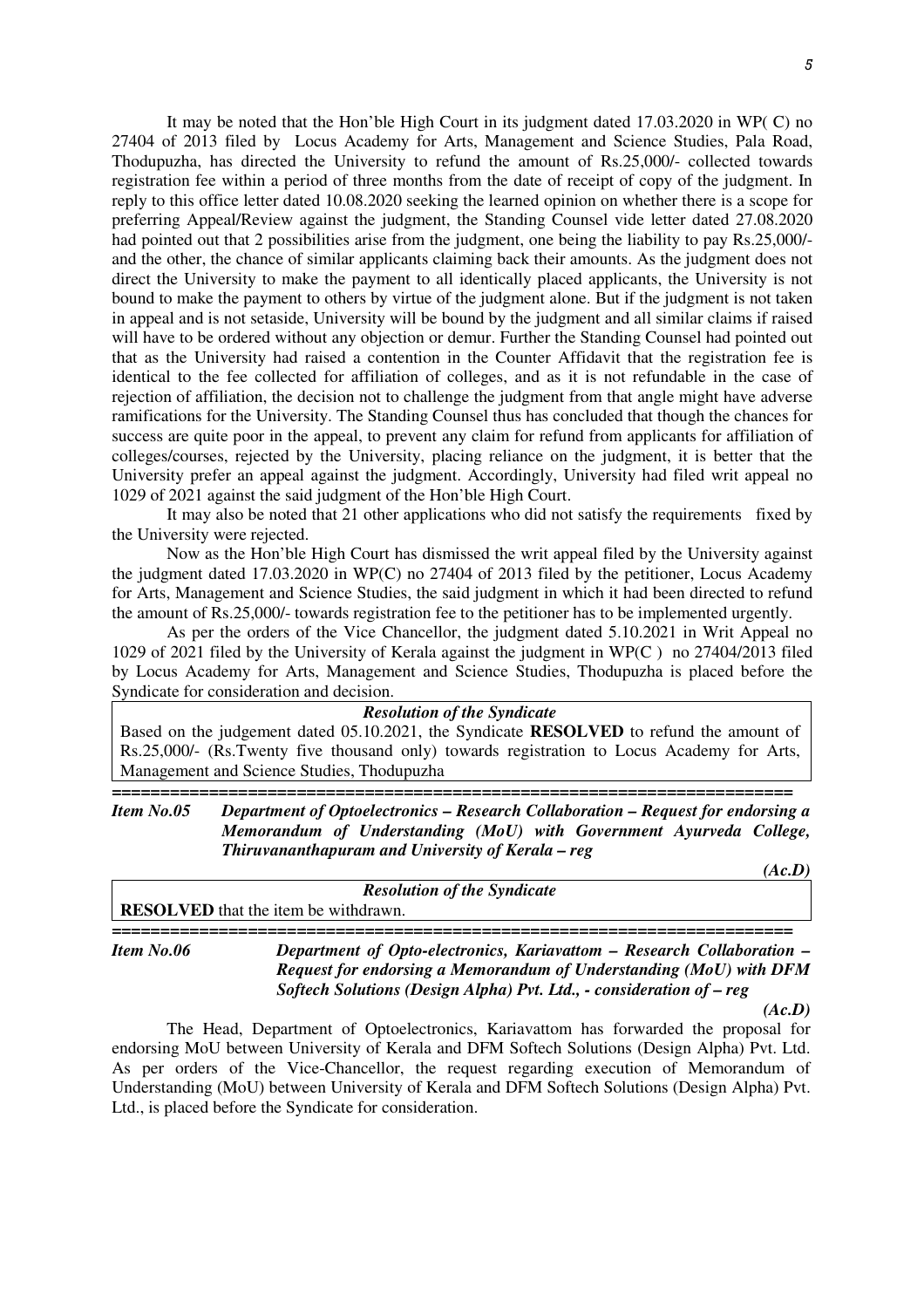#### *Resolution of the Syndicate*

**RESOLVED** to approve the proposal for signing the Memorandum of Understanding (MoU) between University of Kerala and DFM Softech Solutions (Design Alpha) Pvt. Ltd., in principle. **FURTHER RESOLVED** to initiate urgent steps for vetting the MoU legally and execute the same accordingly.

### **======================================================================**  *Item No.07 Career Advancement Scheme of UGC Regulations, 2010 – placement of Dr.Seema Jerome as Professor at the Department of Malayalam – reconsidering application for promotion – reg.*

*(Ad.DII)* 

## *Resolution of the Syndicate*  The Syndicate considered the request of Dr.Seema Jerome, Associate Professor, Department of Malayalam, Kariavattom for reconsidering the application for the promotion to the post of Professor and **RESOLVED** to authorise the Vice-Chancellor to constitute a selection committee for the promotion of Dr.Seema Jerome as Professor, Department of Malayalam, Kariavattom under Career Advancement Scheme.

**======================================================================** 

REGISTRAR PRO-VICE-CHANCELLOR VICE-CHANCELLOR

University Buildings, Thiruvananthapuram, 01.11.2021